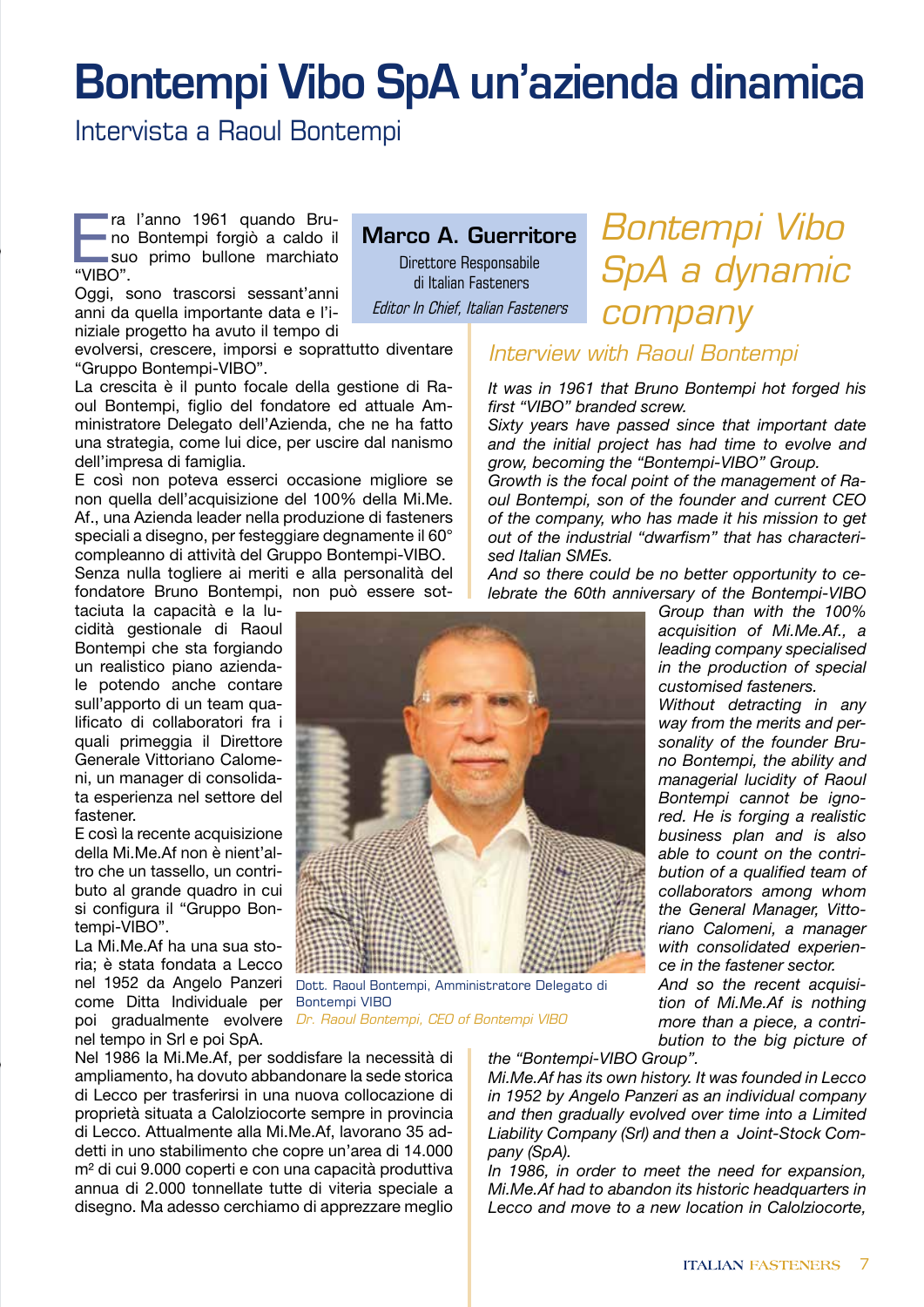la personalità di Raoul Bontempi recependo le sue risposte alle nostre domande.

#### **A novembre Bontempi VIBO festeggerà il 60° anniversario dallo stampaggio del primo bullone marcato VIBO. Cosa rappresenta per lei e la Sua famiglia questo ambizioso traguardo?**

È un traguardo che ci riempie di orgoglio. Vedere quello che siamo riusciti a costruire in 60 anni di attività insieme ai nostri collaboratori mi fa riflettere sugli sforzi e le fatiche compiuti per arrivare alla solida realtà che Bontempi VIBO rappresenta oggi nel panorama della Bulloneria Europea. Una celebre frase di Philip Kotler, il padre del marketing moderno, dice: "Vi sono due tipi di imprese: quelle che cambiano e quelle che scompaiono". Noi lavoriamo ogni giorno per cambiare in meglio. Festeggeremo il giusto e poi continueremo a lavorare per costruire un'azienda migliore che sappia sempre adattarsi al meglio ai cambiamenti che le nuove sfide ci impongono.

### **Cosa ha significato, per il Gruppo Bontempi VIBO**

**la recente acquisizione del 100% della Mi.Me.Af?** Un ulteriore passo verso il raggiungimento degli importanti obiettivi che ci siamo dati con il piano industriale 2020-2025. Da imprenditore mi permetta di sottolineare la soddisfazione nel leggere negli occhi dei dipendenti Mi.Me.Af. il sollievo di essere entrati in un gruppo solido dopo anni turbolenti.

**Nel 2019 l'acquisto della FRAM, una Azienda specializzata nella fabbricazione di bulloneria a caldo, nel 2021 è la volta della Mi.Me.Af. una Azienda leader nella produzione di fasteners speciali a disegno. Si deve pensare che "l'acquisizione spinta" sia la nuova strategia aziendale del Gruppo Bontempi VIBO? Fin dove si vuole arrivare?**

La crescita organica è il nostro obiettivo primario: sia che ciò avvenga per linee interne od esterne, siamo sempre molto attenti a non defocalizzarci dalla nostra mission aziendale: "Fornire alla clientela europea la disponibilità immediata del prodotto al miglior rapporto qualità/prezzo presente sul mercato, garantendo un livello di profitto etico per il Capitale e per il Lavoro".

#### **I negativi effetti della pandemia da COVID-19 si sono fatti sentire in tutti i settori economici. Come ha affrontato e superato questa calamità il Gruppo Bontempi VIBO?**

Sembrerà banale, ma con il lavoro. Sapevamo di affrontare una crisi che non aveva precedenti nell'era industriale moderna. In un momento difficile e pieno di incognite per il futuro, abbiamo deciso di rilanciare, confermando tutti i piani di investimento in fase di progetto e lanciandone addirittura di nuovi. Anche un anno di forte contrazione come il 2020 ci ha premiato con dei risultati positivi e quando nell'ultimo trimestre dello scorso anno il mercato è ripartito noi eravamo pronti.

**È sempre latente, nell'odierno mercato globalizzato, il pericolo della sovrapproduzione. Pensa che questo possa essere un rischio anche per il**  *also in the province of Lecco.*

*MiI.Me.Af currently employs 35 people in a factory that covers an area of 14,000 m² – of which 9,000 are covered – and has an annual production capacity of 2,000 tonnes of customised screws and bolts.*

*But now let's try to better appreciate Raoul Bontempi's personality by hearing his answers to our questions.* 

#### *In November, Bontempi VIBO will celebrate the 60th anniversary of the stamping of the first VIBO bolt. What does this ambitious milestone mean to you and your family?*

*It is a milestone that fills us with pride. Seeing what we have been able to build in 60 years of business together with our employees and collaborators makes me reflect on the effort and hard work that has made us a leading company in the world of European bolts. A famous phrase by Philip Kotler, the father of modern marketing says, "There are two kinds of companies: those that change and those that disappear." We work every day to change for the better. We will celebrate what is right, and then continue working to build a better company that can always adapt to the changes imposed by new challenges.*

#### *What did the recent acquisition of Mi.Me.Af mean for the Bontempi VIBO Group?*

*It was a further step towards achieving the important goals that we have set ourselves with the 2020- 2025 business plan. As an entrepreneur, it was a satisfaction to see the relief in the eyes of Mi.Me.Af. employees in knowing that they have joined a solid group after many turbulent years.*

*In 2019, you acquired FRAM, a company specialising in the manufacture of hot-forged bolts, and in 2021 you acquired Mi.Me.Af, a leading company in the production of special customised fasteners. Should we think that the "push acquisition" is the new business strategy of the Bontempi VIBO Group? How far do you want to go? Organic growth is our main goal: whether this occurs internally or externally, we are always very careful not to defocus ourselves from our corporate mission: "To provide European customers with immediately available products at the best quality/price ratio on the market, guaranteeing an ethical level of profit for Capital and Labour."*

#### *The negative effects of the COVID-19 pandemic have been felt in all sectors of the economy. How has the Bontempi VIBO Group dealt with and overcome this calamity?*

*It may sound corny, but with work. We knew we were facing a crisis that had no precedent in the modern industrial era. In a difficult moment full of unknowns for the future, we decided to relaunch, confirming all the investment plans in the project phase and even launching new ones. Even a year of strong decline like 2020 rewarded us with positive results, and when the market started to recover in the last quarter of last year, we were ready.*